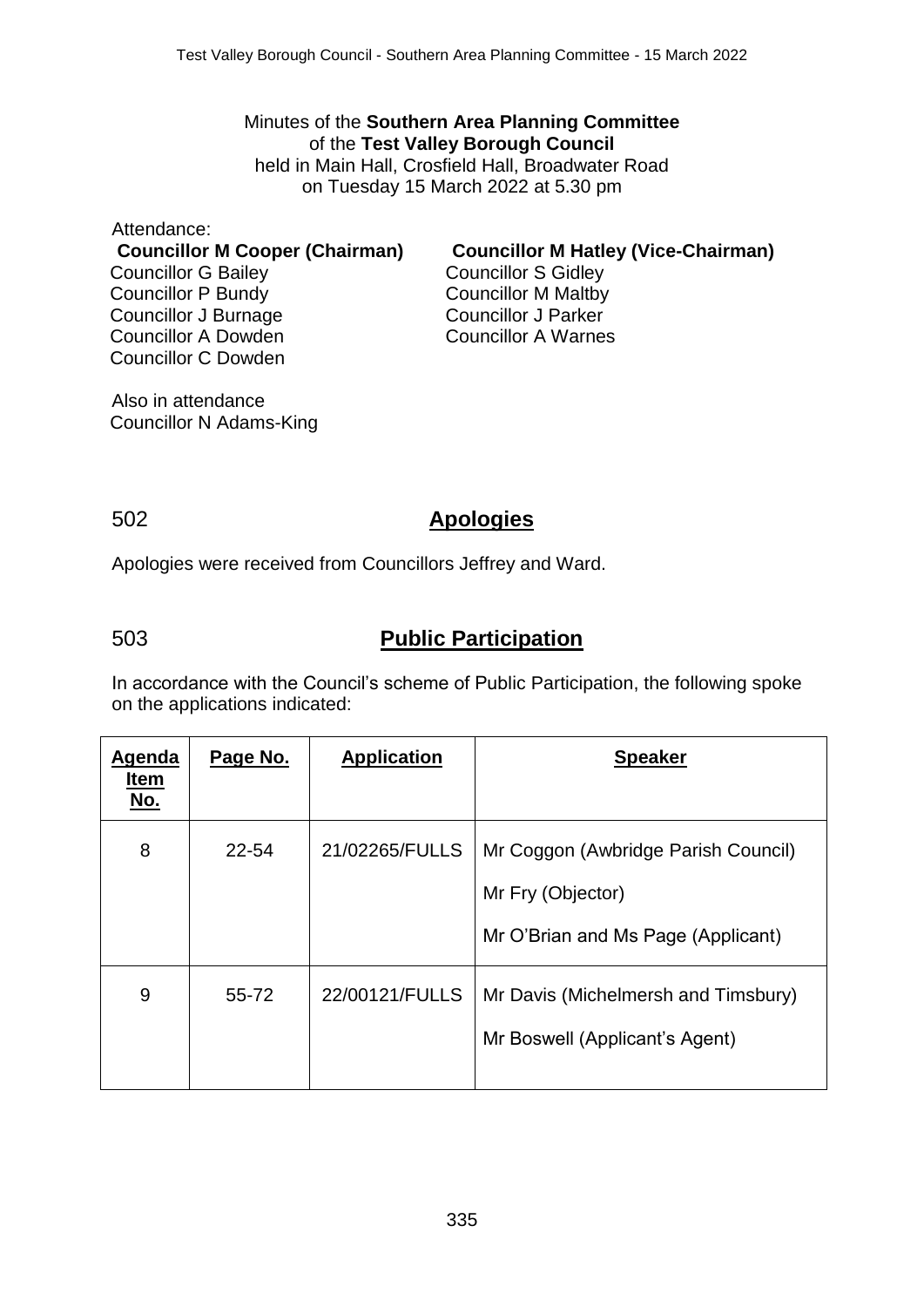# 504 **Declarations of Interest**

Councillor Bailey wished it to be noted that he knew two of the speakers on applications 22/00121/FULLS and 22/00122/LBWS but that it did not constitute an interest.

Councillor A Dowden wished it to be noted that he knew the applicant on application 22/00121/FULLS but that it did not constitute an interest.

Councillor C Dowden wished it to be noted that she knew the applicant on application 22/00121/FULLS but that it did not constitute an interest.

Councillor Hatley wished it to be noted that he knew one of the speakers on application 22/00121/FULLS but that it did not constitute an interest.

#### 505 **Urgent Items**

There were no urgent items to consider.

#### 506 **Minutes**

#### **Resolved:**

**That the minutes of the meeting held on 22 February 2022 be confirmed and signed as a correct record.**

#### 507 **Schedule of Development Applications**

#### **Resolved:**

**That the applications for development, as set out below, be determined as indicated.**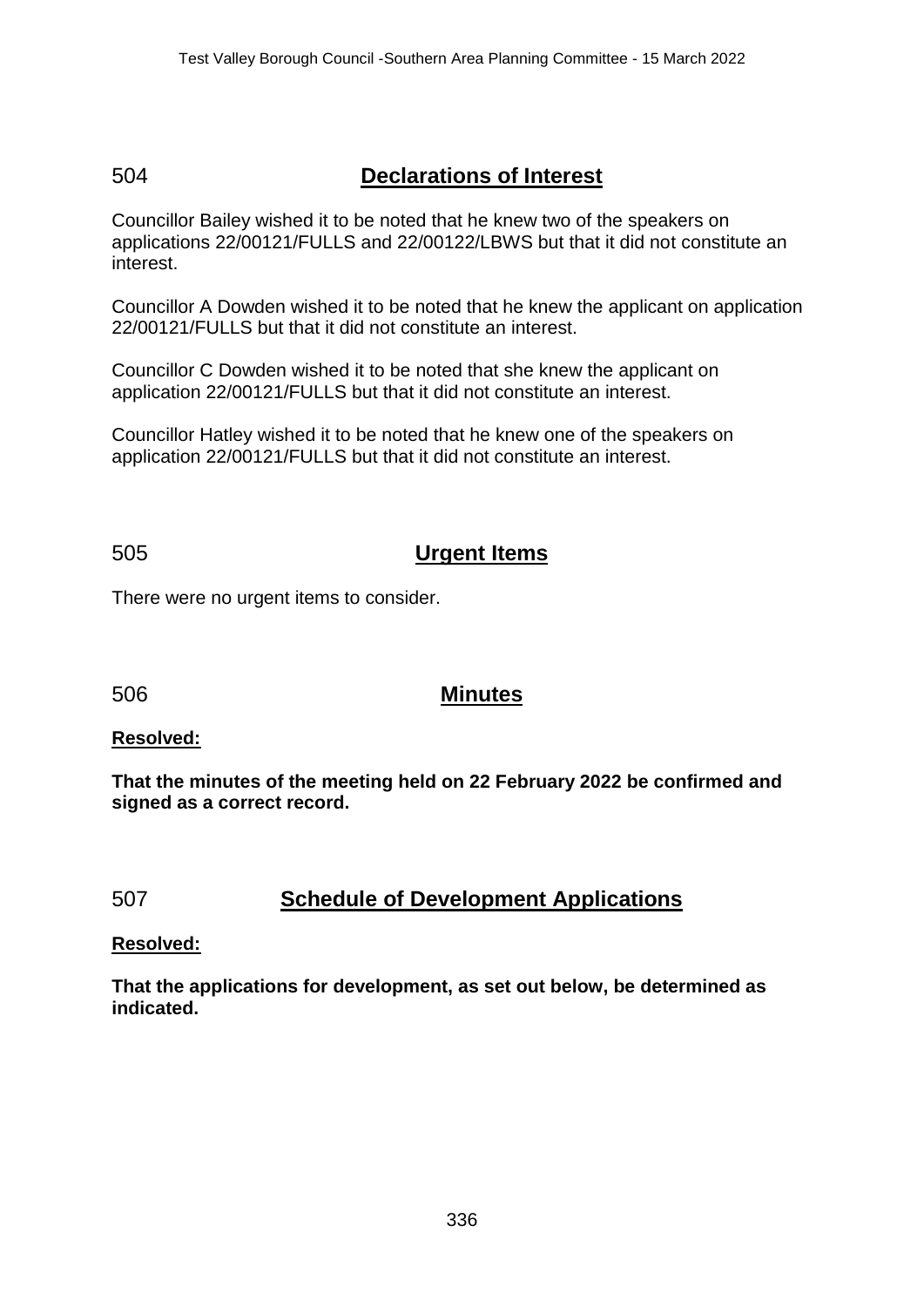# 508 **19/02450/VARS - 22.10.2019**

| <b>APPLICATION NO.</b><br><b>APPLICATION TYPE</b><br><b>REGISTERED</b><br><b>APPLICANT</b><br><b>SITE</b> | 19/02450/VARS<br><b>VARIATION OF CONDITIONS - SOUTH</b><br>22.10.2019<br>Mr John Drew<br>7B Lansdowne Gardens (Formerly Part Of 7A),<br>Romsey, Hampshire, SO51 8FN, ROMSEY TOWN                                                               |
|-----------------------------------------------------------------------------------------------------------|------------------------------------------------------------------------------------------------------------------------------------------------------------------------------------------------------------------------------------------------|
| <b>PROPOSAL</b>                                                                                           | Variation of condition 2 and 7 of 18/00567/FULLS<br>(Erection of two bedroom dwelling) to substitute<br>approved plans to amend placement of dwelling and<br>approve landscaping. Remove condition 4 regarding<br>tree protection              |
| <b>AMENDMENTS</b><br><b>CASE OFFICER</b>                                                                  | 20 November 2019 - Amended site plan received<br>15 January 2021 - PIA Kingspan bioefficent certificate<br>submitted<br>12 November 2021 - Additional planning statement<br>and foul drainage management plan submitted<br><b>Katie Andrew</b> |

**Delegated to the Head of Planning and Building subject to the completion of a legal agreement on or before the 4th July 2022, which secures the following:**

- **01.A financial contribution towards securing Solent SPA mitigation (nitrates), and**
- **02.Payment of a monitoring fee, and**
- **03.Review mechanism which will allow the applicant to, following 'realworld testing', demonstrate the 'real-world performance' of the Bio-Ficient 3 STP which has been installed on site and is in operation and a possible refund of financial contributions.**

**then PERMISSION subject to conditions and notes:**

**1. The development hereby permitted shall not be carried out except in complete accordance with the details shown on the submitted plans, numbers: EXW-03-C, EXW-03-E Reason: For the avoidance of doubt and in the interests of proper** 

**planning.**

**2. The space laid out and provided for the parking and manoeuvring of vehicles to enable them to enter and leave the site in a forward gear in accordance with the approved plan shall be reserved for such purposes at all times.**

**Reason: In the interests of highway safety in accordance with Test Valley Borough Revised Local Plan (2016) Policy T1**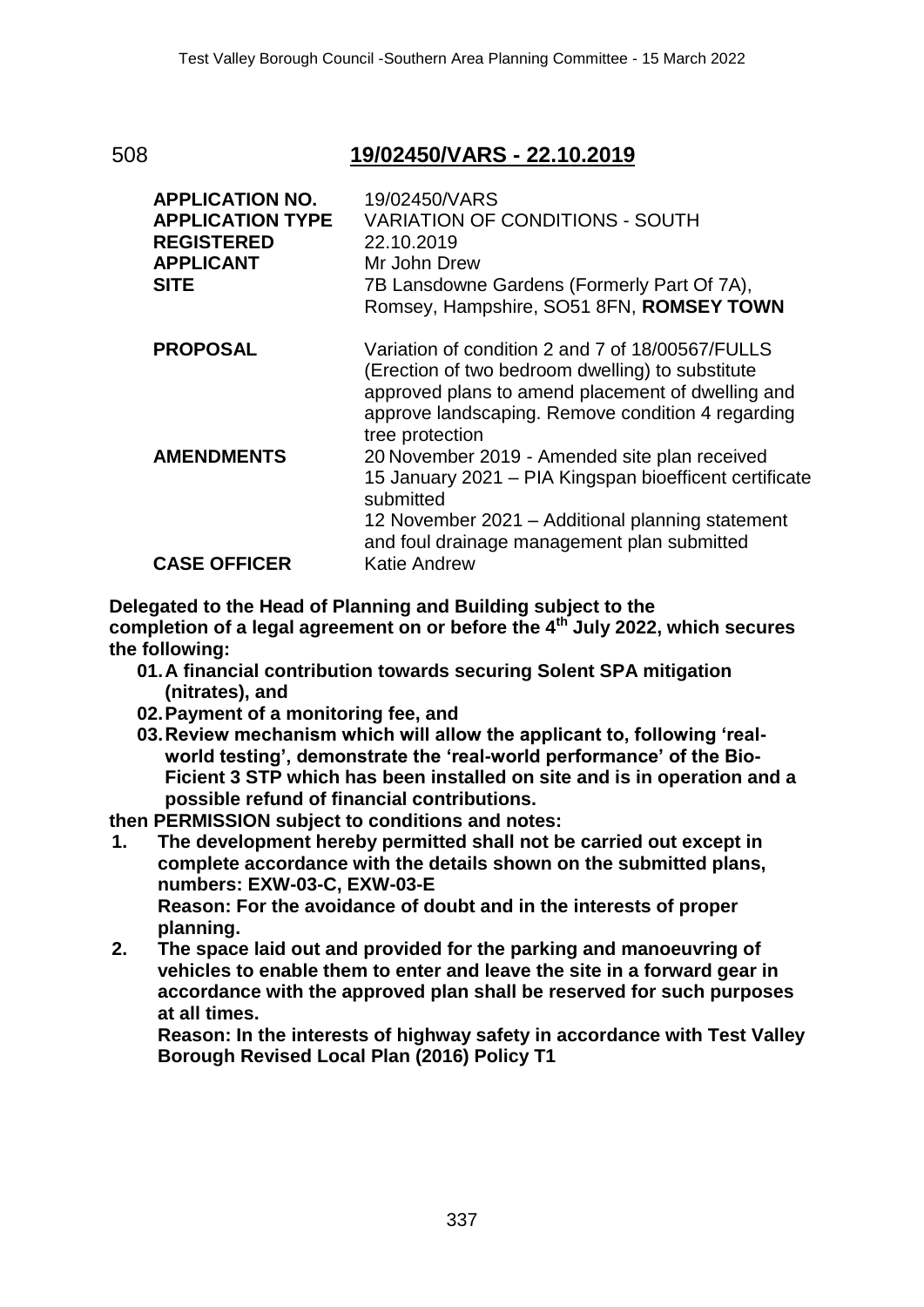**3. The landscaping and planting shall be carried out before the end of the current or first available planting season following this grant of planning permission. The planting shall be maintained to encourage its establishment for a minimum period of five years following the date of this decision. Any trees or planting that are removed, die or become, in the opinion of the Local Planning Authority, seriously damaged or defective within this period, shall be replaced before the end of the current or first available planting season following the failure, removal or damage of the planting.**

**Reason: To improve the appearance of the site and enhance the character of the development in the interest of visual amenity and contribute to the character of the local area in accordance with Test Valley Borough Revised Local Plan (2016) Policy E1 and E2.**

**OR**

**DELEGATED to the Head of Planning and Building in the event that a legal agreement securing:**

 **A financial contribution towards securing Solent SPA mitigation (nitrates) has not been completed by 04 July 2022 then REFUSE for the following reasons:**

**1. The proposed development by means of its nature, location and scale could have likely significant effects upon the nearby Solent and Southampton Water European Designated Site which is designated for its conservation importance. In the absence of a completed legal agreement securing the proposed off site mitigation, and monitoring fee, the applicant has failed to satisfy the Council that the proposal would not adversely affect the special interest of the Solent and Southampton Water European Designated Site, therefore the application is contrary to Policies COM2 and E5 of the adopted Test Valley Borough Revised Local Plan (2016) and the Conservation of Habitats and Species Regulations 2017 (as amended).**

# 509 **21/02265/FULLS - 30.07.2021**

| <b>APPLICATION NO.</b><br><b>APPLICATION TYPE</b><br><b>REGISTERED</b><br><b>APPLICANT</b><br><b>SITE</b> | 21/02265/FULLS<br><b>FULL APPLICATION - SOUTH</b><br>30.07.2021<br>Mr and Miss O'Brien and Page<br>Burbank, Danes Road, Awbridge, SO51 0HL,<br><b>AWBRIDGE</b> |
|-----------------------------------------------------------------------------------------------------------|----------------------------------------------------------------------------------------------------------------------------------------------------------------|
| <b>PROPOSAL</b>                                                                                           | Demolition of existing garage and construction of new<br>dwelling                                                                                              |
| <b>AMENDMENTS</b>                                                                                         | Received on 03.12.2021:<br>Updated nitrate neutrality assessment<br>Received on 01.10.2021:<br><b>Amended Plans and Elevations</b><br>$\bullet$                |
| <b>CASE OFFICER</b>                                                                                       | Mr Graham Melton                                                                                                                                               |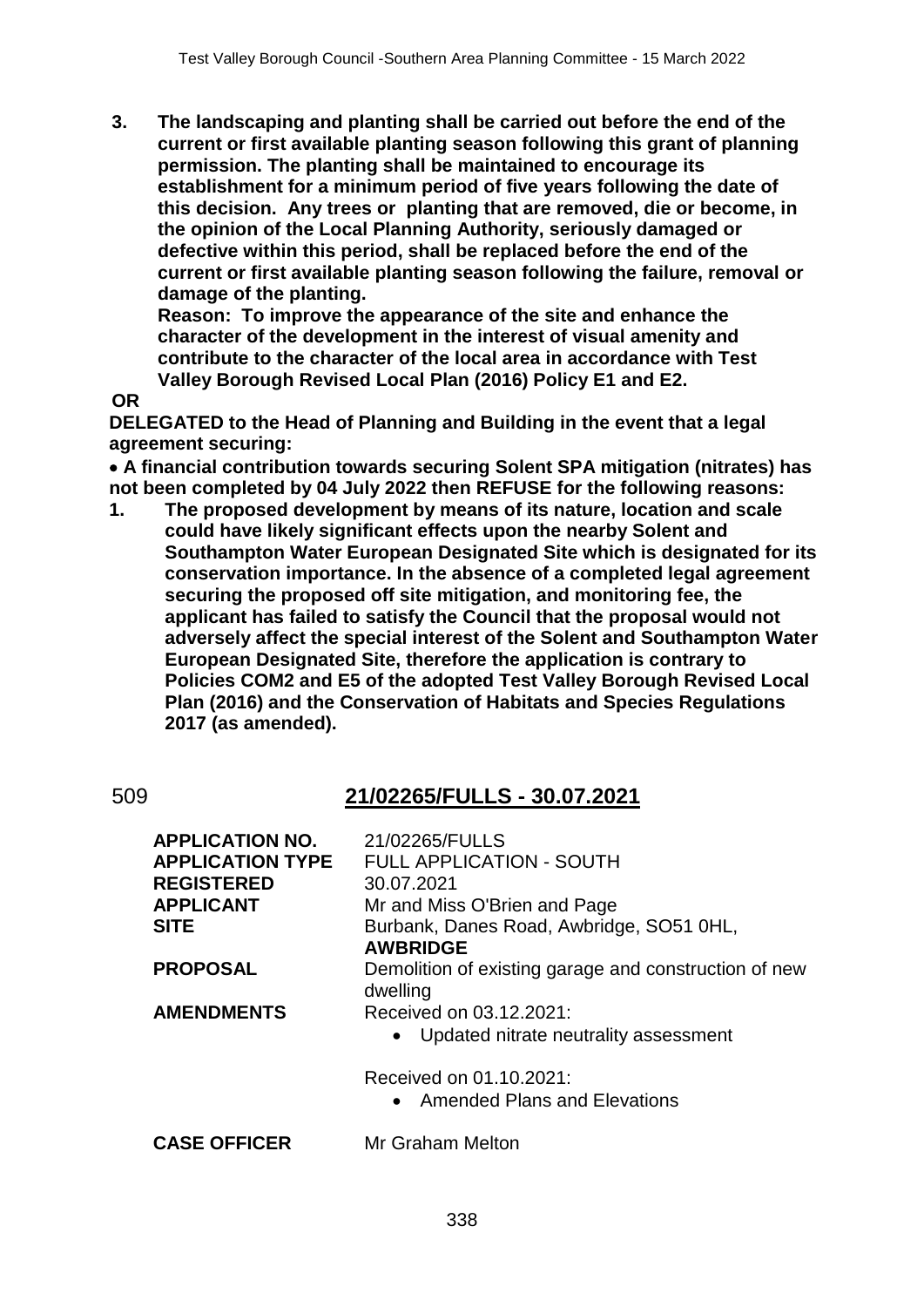**Delegated to the Head of Planning and Building for the following:**

 **the completion of a legal agreement to secure the installation and ongoing maintenance of the package treatment plant, to ensure the development achieves nutrient neutrality** 

**then PERMISSION subject to:**

- **1. The development hereby permitted shall be begun within three years from the date of this permission. Reason: To comply with the provision of Section 91 of the Town and Country Planning Act 1990 as amended by Section 51 of the Planning and Compulsory Purchase Act 2004.**
- **2. The development hereby permitted shall not be carried out except in complete accordance with the details shown on the submitted plans: Site Location Plan (8106/P01 Rev A) Proposed Site and Block Plan (8106 P03 Rev C) Proposed Ground Floor Plan (8106 P04 Rev B) Proposed First Floor Plan (8106 P05 Rev C) Proposed Roof Plan (8106 P06 Rev D) Proposed Sections (8106 P10 Rev D) Proposed Front and Rear Elevations (8106 P07 Rev B) Proposed Side Elevations (8106 P08 Rev E) Tree Protection Plan (TM: 836-02) Reason: For the avoidance of doubt and in the interests of proper planning.**
- **3. The development hereby permitted shall be undertaken in full accordance with the provisions set out within the TP Marsh Consultancy Arboricultural Impact Appraisal and Method Statement dated June 2021 and its associated tree protection plan (reference TM-863-02). Reason: To ensure the enhancement of the development by the retention of existing trees and natural features during the construction phase in accordance with Policy E2 of the Test Valley Borough Revised Local Plan (2016).**
- **4. Tree protective measures installed (in accordance with the tree protection condition) shall be maintained and retained for the full duration of works or until such time as agreed in writing with the Local Planning Authority. No activities, nor material storage, nor placement of site huts or other equipment what-so-ever shall take place within the barrier. Reason: To ensure the avoidance of damage to existing trees and natural features during the construction phase in accordance with Policy E2 of the Test Valley Borough Revised Local Plan (2016).**
- **5. The development hereby permitted shall be designed and built to meet Regulation 36 2 (b) requirement of 110 litres/person/day water efficiency set out in part G2 of Building Regulations 2015. Reason: In the interests of improving water usage efficiency in accordance with Policy E7 of the Test Valley Borough Revised Local Plan (2016).**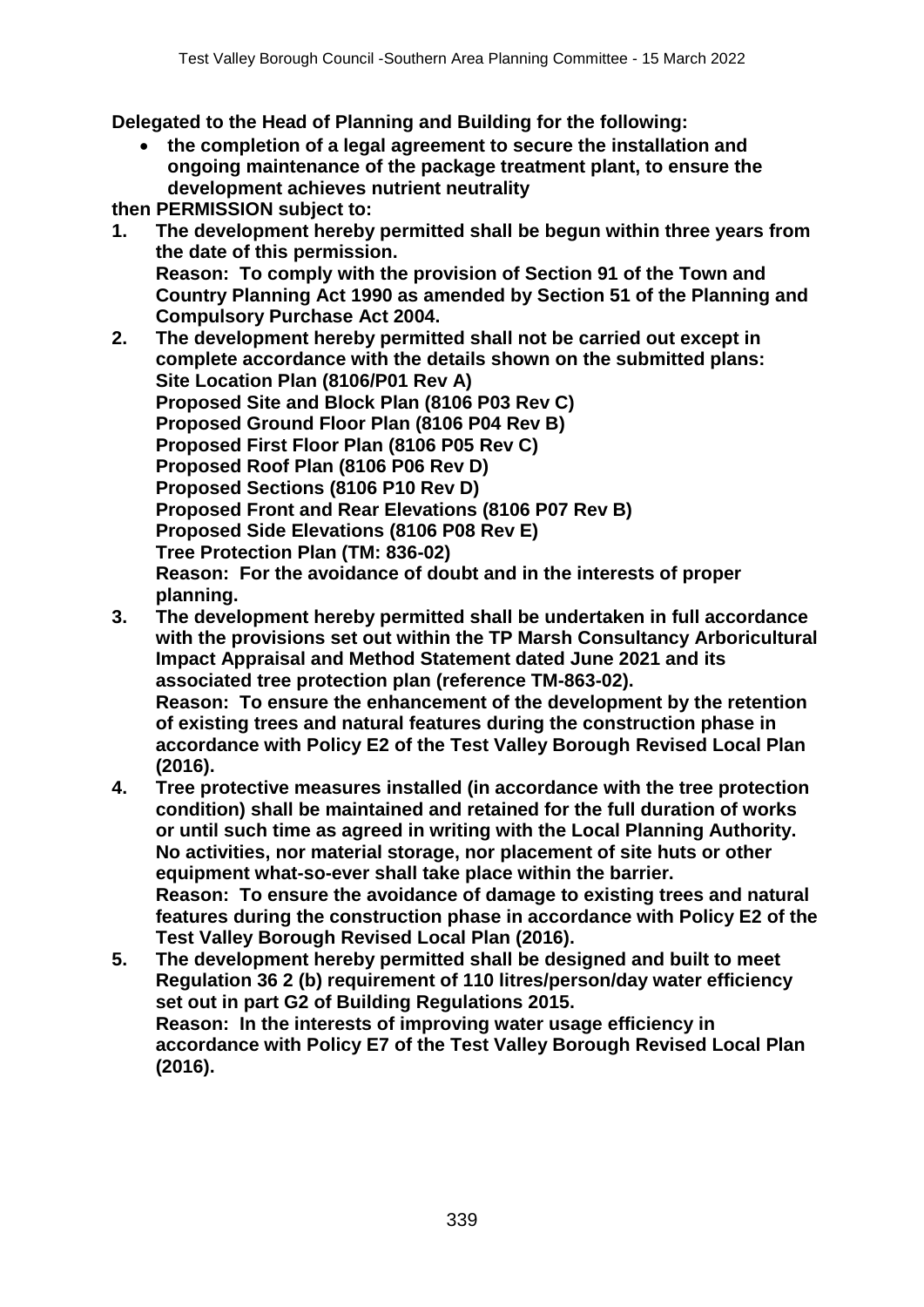- **6. The development hereby permitted shall proceed in accordance with the measures set out in Section 4.0 'Discussion' of the Halfcote, Danes Road, Awbridge, Ecological Impact Assessment (4 Woods Ecology, July 2021), unless varied by a European Protected Species (EPS) license issued by Natural England. Thereafter, the replacement bat roost features and enhancements shall be permanently maintained and retained in accordance with the approved details. Reason: To ensure the favourable conservation status of bats and other protected species in accordance with Policy E5 of the Test Valley Revised Local Plan (2016).**
- **7. Prior to the commencement of development plans and cross sections of the existing and proposed ground levels of the development and boundaries of the application site, including details of the height of the ground floor slab and damp proof course level, shall be submitted to and approved by the Local Planning Authority. Development shall be undertaken in accordance with the approved details. Reason: To ensure satisfactory relationship between the new development and the adjacent buildings, amenity areas and trees in accordance with Policies E1 and E2 of the Test Valley Borough Revised Local Plan (2016).**
- **8. No development shall take place above DPC level of the development hereby permitted until samples and details of the materials to be used in the construction of all external surfaces hereby permitted have been submitted to and approved in writing by the Local Planning Authority. Development shall be carried out in accordance with the approved details. Reason: To ensure the development would integrate, respect and complement the character of the area in accordance with Policy E1 of the Test Valley Borough Revised Local Plan (2016).**
- **9. No development shall take place above DPC level of the development hereby permitted until full details of hard and soft landscape works have been submitted and approved. Details shall include:** 
	- **(i) planting plans;**
	- **(ii) written specifications (including cultivation and other operations associated with plant and grass establishment);**
	- **(iii) schedules of plants, noting species, plant sizes and proposed numbers/densities;**
	- **(iv) hard surfacing materials.**

**The landscape works shall be carried out in accordance with the approved details.**

**Reason: To enable the development to respect, complement and positively integrate into the character of the area in accordance with Policies E1 and E2 of the Test Valley Borough Revised Local Plan (2016).**

**10. No development shall take place above DPC level of the development hereby permitted until a schedule of landscape implementation and maintenance for a minimum period of 5 years has been submitted to and approved in writing by the Local Planning Authority. The schedule shall include details of the arrangements for the phasing of the implementation and ongoing maintenance during that period in accordance with appropriate British Standards or other recognised codes of practise.**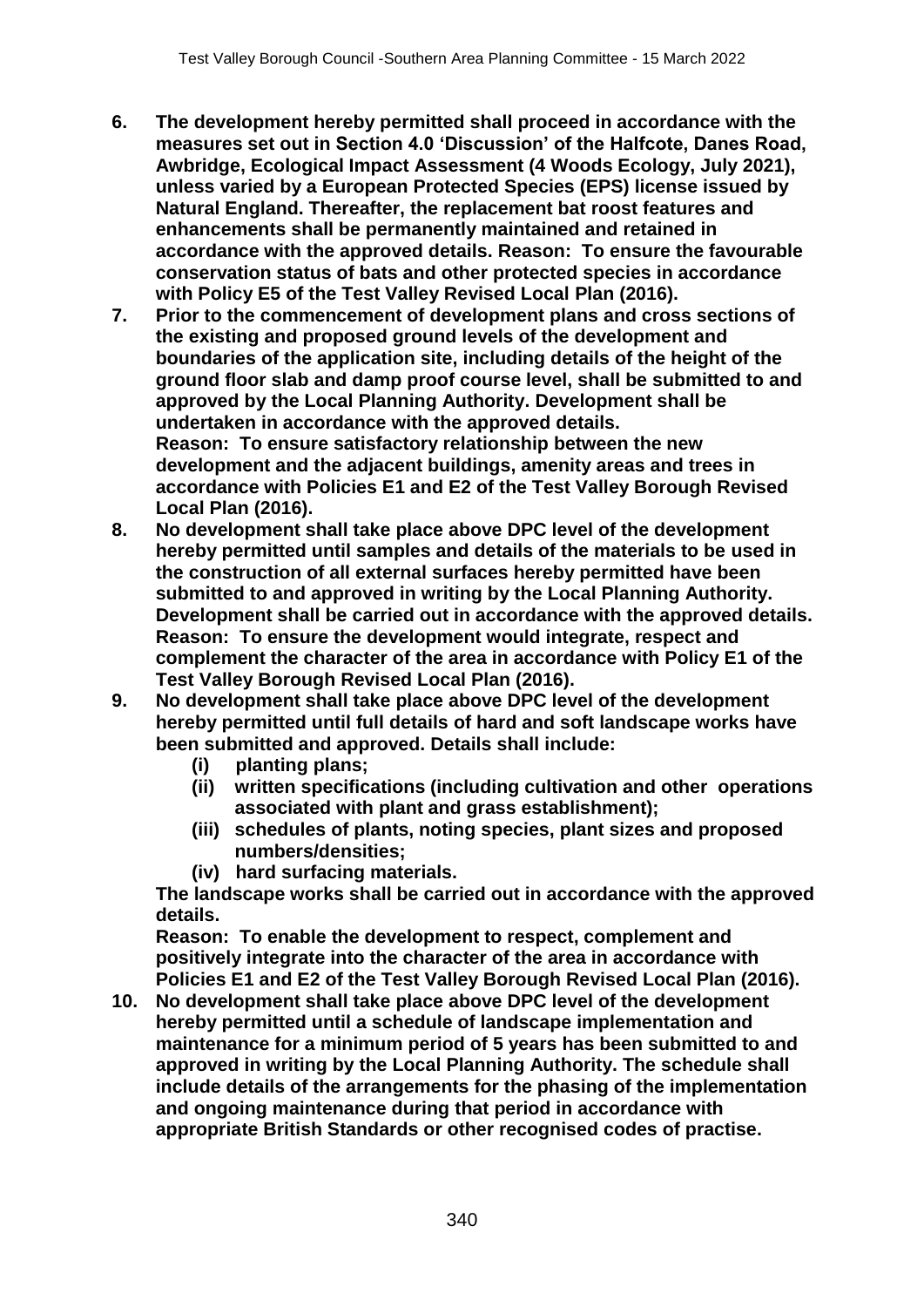**Development shall be carried out in accordance with the approved schedule. Any trees or planting that are removed, die or become, in the opinion of the Local Planning Authority, seriously damaged or defective within this period, shall be replaced before the end of the current or first available planting season following the failure, removal or damage of the planting.** 

**Reason: To enable the development to respect, complement and positively integrate into the character of the area in accordance with Policies E1 and E2 of the Test Valley Borough Revised Local Plan (2016).**

- **11. The development hereby approved shall not be occupied until 3 car and 2 cycle parking spaces and the associated driveway area, have been provided in accordance with the approved plans. The areas of land so provided shall be retained at all times for this purpose. Reason: To ensure sufficient off-street parking has been provided in accordance with Policy T2 of the Test Valley Borough Revised Local Plan (2016) and in the interest of highway safety in accordance with Policy T1 of the Test Valley Borough Revised Local Plan (2016).**
- **12. Prior to occupation of the development hereby approved, specification details of air source heat pump to be installed and acoustic measures to be installed as mitigation for its shall be submitted to and approved in writing by the Local Planning Authority. Any measures required by the Local Planning Authority to reduce noise from the package treatment plant shall be completed prior to the plant being brought into use and retained thereafter unless otherwise agreed in writing by the Local Planning Authority.**

**Reason: To protect the amenity of the adjoining occupiers in accordance with Policy LHW4 of the Test Valley Borough Revised Local Plan (2016).**

**13. Prior to occupation of the development hereby approved, details of the acoustic measures to be installed as mitigation for the operation of the package treatment plant and shall be submitted to and approved in writing by the Local Planning Authority. Any measures required by the local planning authority to reduce noise from the package treatment plant shall be completed prior to the plant being brought into use and retained thereafter unless otherwise agreed in writing by the Local Planning Authority.**

**Reason: To protect the amenity of the adjoining occupiers in accordance with Policy LHW4 of the Test Valley Borough Revised Local Plan (2016).**

**14. No external lighting shall be installed until details have been submitted to and approved in writing by the Local Planning Authority. The details shall include plans and details sufficient to show the location, type, specification, luminance and angle of illumination of all lights/luminaires. The external lighting shall be installed in accordance with the approved details.**

**Reason: To ensure the favourable conservation status of bats in accordance with Policy E5 of the Test Valley Borough Revised Local Plan (2016).**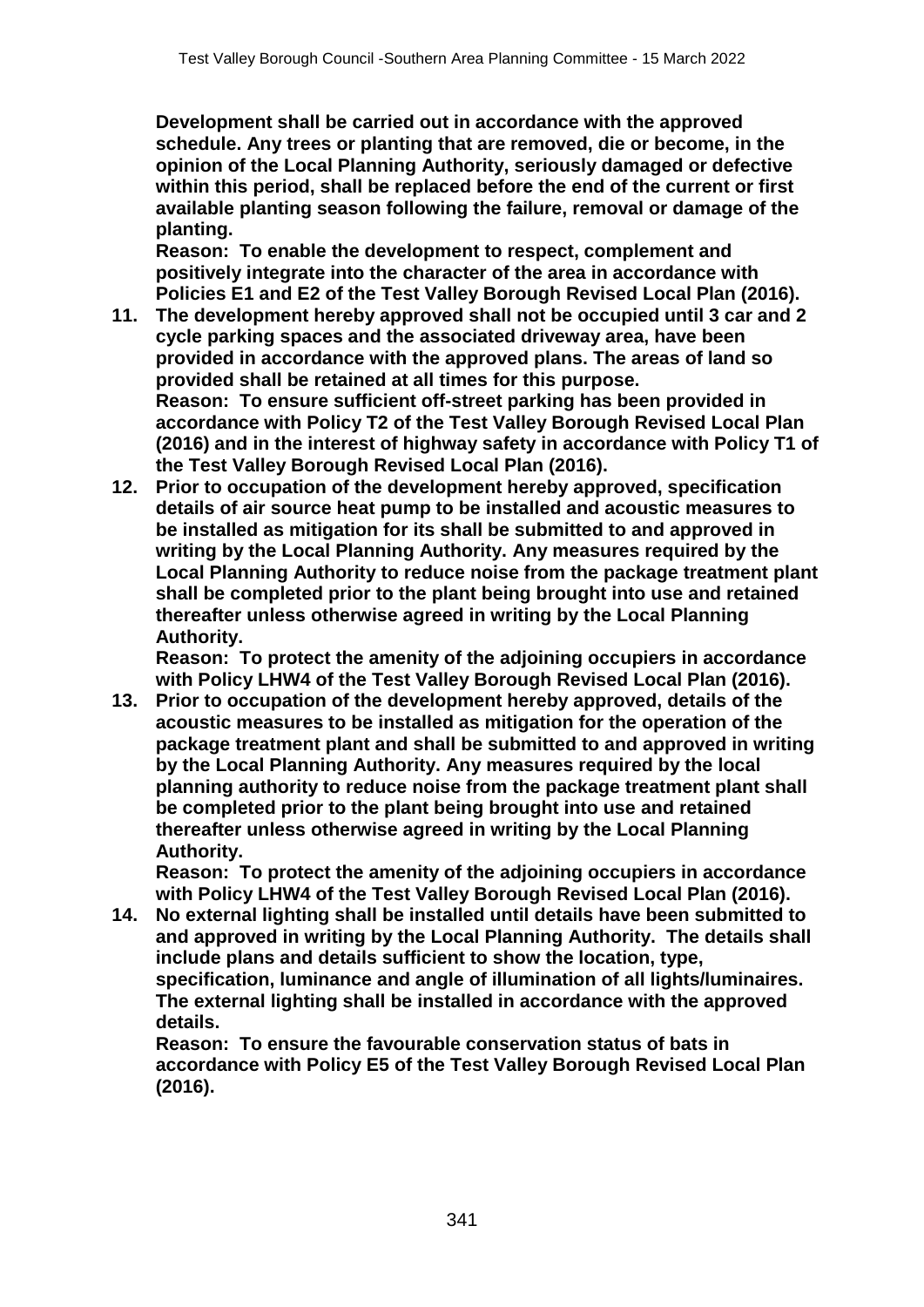- **15. The first floor windows on the side (north) elevation of the development hereby permitted shall be fitted with obscure glazing and shall be nonopening, unless the parts of the windows which can be opened are more than 1.7 metres above the finished floor level of the room that the windows serve. The windows shall thereafter be retained as such at all times unless otherwise agreed in writing by the Local Planning Authority. Reason: To protect the amenity and privacy of the adjoining occupiers in accordance with Test Valley Borough Revised Local Plan (2016) Policy LWH4.**
- **16. Notwithstanding the provisions of the Town and Country Planning (General Permitted Development) Order 2015 (or any order revoking and re-enacting that Order with or without modification), no windows/dormer windows/roof lights in the north elevation of the dwelling hereby permitted [other than those expressly authorised by this permission] shall be constructed.**

**Reason: In order that the Local Planning Authority can exercise control in the locality in the interest of the local amenities in accordance with Test Valley Borough Revised Local Plan (2016) Policy LHW4.**

- **17 No development shall commence on site (including any works of demolition), until a Construction and Demolition Environmental Management Plan has been submitted to, and approved in writing by, the Local Planning Authority. The Plan shall include the following:**
	- **i) the parking of vehicles of site operatives and visitors;**
	- **ii) loading and unloading of plant and materials;**
	- **iii) storage of plant and materials used in constructing the development;**
	- **iv) hours of construction, including deliveries;**
	- **v) the erection and maintenance of security hoarding including decorative displays and facilities for public viewing, where appropriate;**
	- **vi) wheel washing facilities;**
	- **vii) measures to control the emission of dust and dirt during demolition and construction;**
	- **viii) a scheme for recycling/disposing of waste resulting from demolition and construction works; and**
	- **ix) measures for the protection of the natural environment**

**The approved Statement shall be complied with in full throughout the construction period. The development shall not be carried out otherwise than in accordance with the approved construction method statement. Reason: The application contained insufficient information to enable this matter to be considered prior to granting planning permission and the matter is required to be agreed with the Local Planning Authority before development commences in order that the development is undertaken in an acceptable manner, to minimise detrimental effects to the neighbouring amenities, the amenities of the area in general, detriment to the natural environment through the risks of pollution and dangers to highway safety, during the construction phase having regard to Policy E8 of the Test Valley Borough Revised Local Plan (2016).**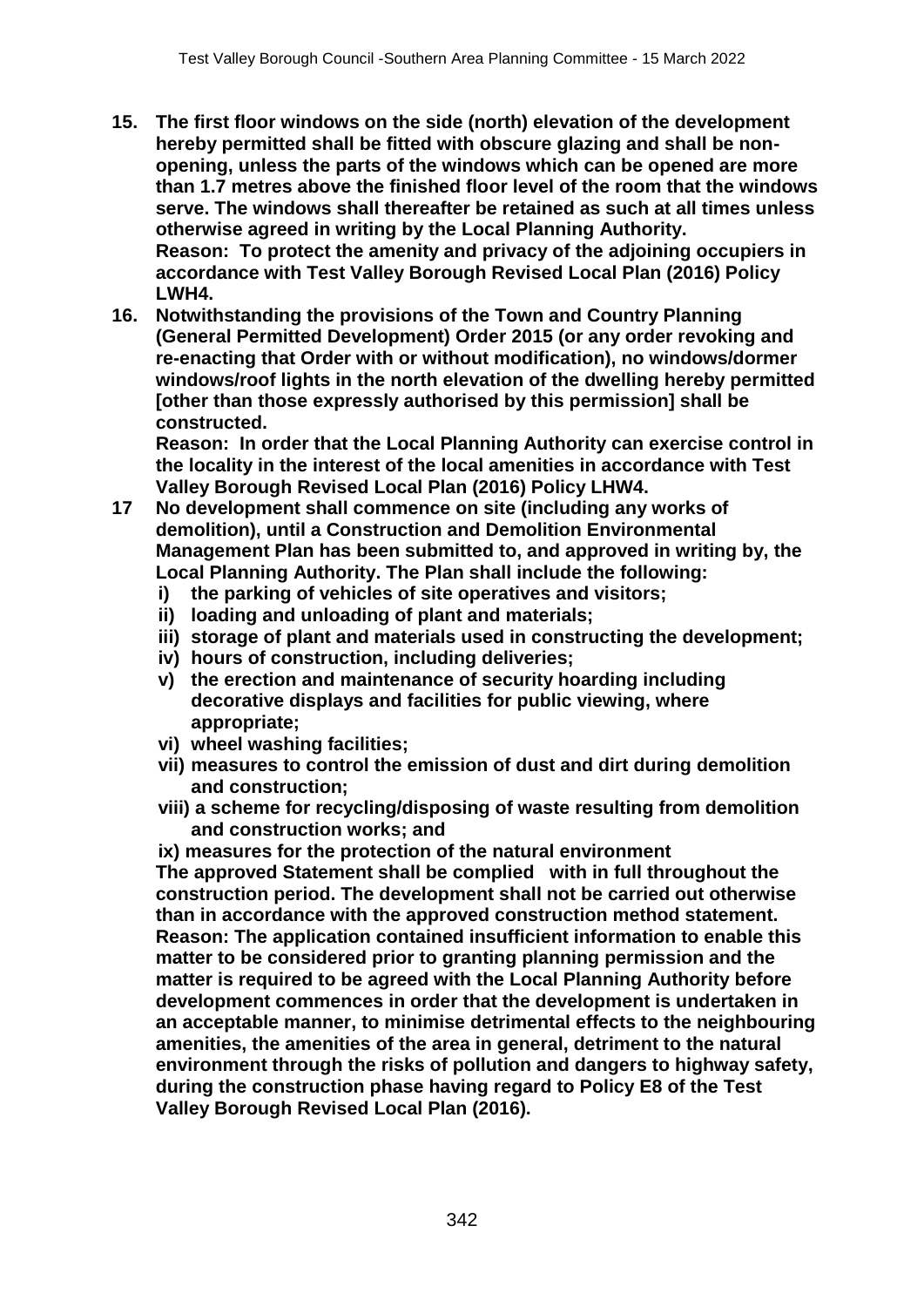#### **Note to applicant:**

**1. In reaching this decision Test Valley Borough Council (TVBC) has had regard to the National Planning Policy Framework and takes a positive and proactive approach to development proposals focused on solutions. TVBC work with applicants and their agents in a positive and proactive manner offering a pre-application advice service and updating applicants/agents of issues that may arise in dealing with the application and where possible suggesting solutions.**

#### 510 **22/00121/FULLS - 17.01.2022**

| <b>APPLICATION NO.</b><br><b>APPLICATION TYPE</b> | 22/00121/FULLS<br><b>FULL APPLICATION - SOUTH</b>                              |
|---------------------------------------------------|--------------------------------------------------------------------------------|
| <b>REGISTERED</b>                                 | 17.01.2022                                                                     |
| <b>APPLICANT</b>                                  | Mr and Mrs Savage                                                              |
| <b>SITE</b>                                       | Warblers Cottage, Chapel Lane, Timsbury, SO51<br>ONW, MICHELMERSH AND TIMSBURY |
| <b>PROPOSAL</b>                                   | Alterations and single storey extension                                        |
| <b>AMENDMENTS</b><br><b>CASE OFFICER</b>          | <b>None</b><br><b>Kate Levey</b>                                               |

**DELEGATE to the Head of Planning and Building for the following:**

**The imposition of appropriate conditions and notes**

**then PERMISSION for the reason:**

**The proposed extension is modern and distinctly different in the terms of its design and proposed materials when viewed against the principal listed building and would be read as such. Such a contrast would clearly show the evolution of the building through time. As set out in paragraph 8.14 of the officer's report- the proposal will not result in the loss of any historic fabric and the link to the listed building has a neutral impact on it and its setting. In this instance the extension is set back from the rear elevation of the property but follows the linear characteristics of the existing dwelling and frames, both when viewed from the front and rear of the site, the original 17th Century part of the dwelling. On balance the proposal is considered to have a neutral impact on the setting form and character of the heritage asset.** 

**Taking into consideration the matters outlined above and having carefully considered the content of the recently dismissed planning appeal, it is considered that the proposal would not result in any harm to and would preserve the character, appearance and setting of the asset. The proposal is considered to comply with policy E9 of the RLP, Section 66(1) of the Planning (Listed Buildings and Conservation Areas) Act 1990 & Paragraphs 197 & 199 of the NPPF.**